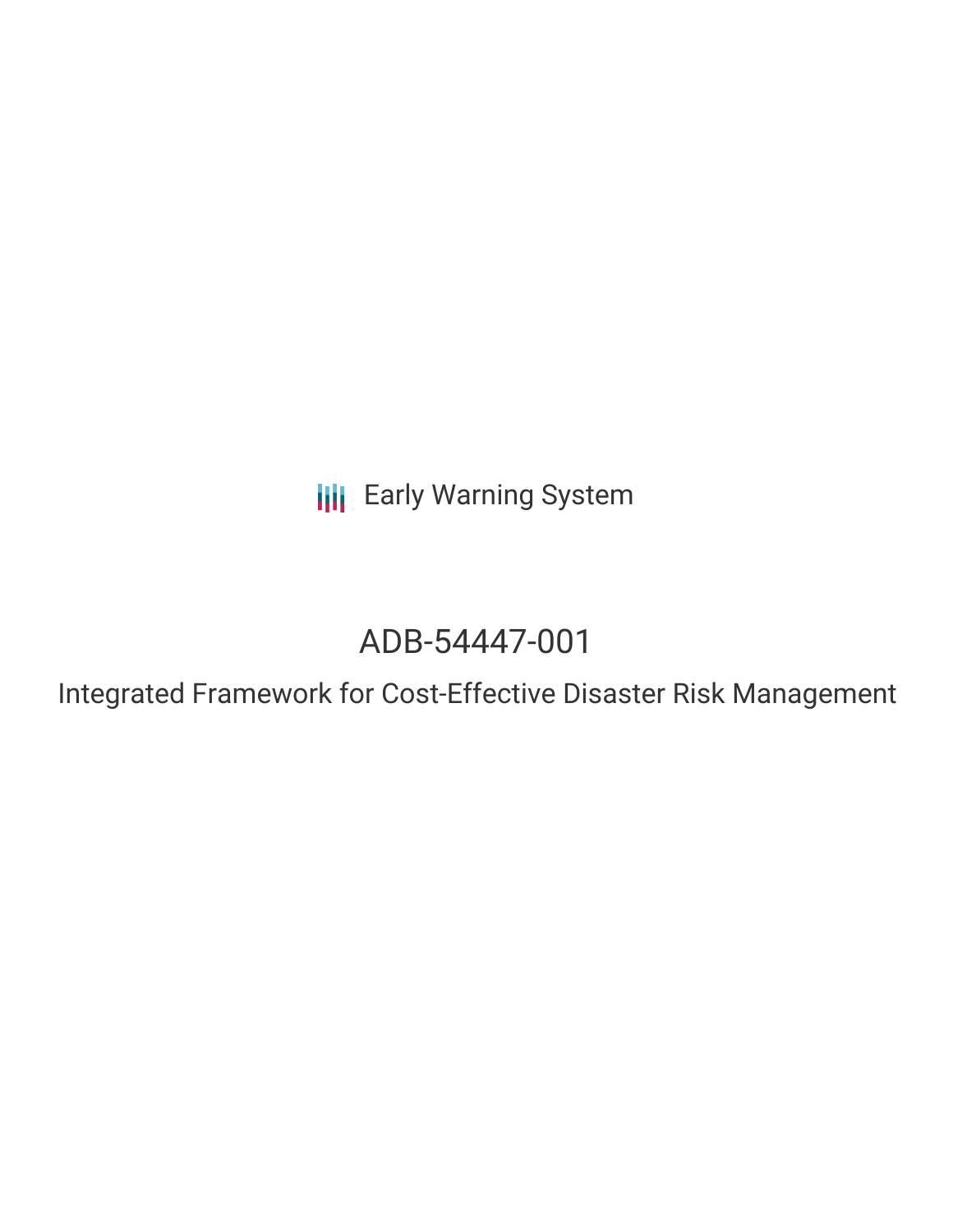

# **Quick Facts**

| <b>Countries</b>               | China                                                          |
|--------------------------------|----------------------------------------------------------------|
| <b>Specific Location</b>       | Nation-wide                                                    |
| <b>Financial Institutions</b>  | Asian Development Bank (ADB)                                   |
| <b>Status</b>                  | Proposed                                                       |
| <b>Bank Risk Rating</b>        | U                                                              |
| <b>Borrower</b>                | People's Republic of China                                     |
| <b>Sectors</b>                 | Climate and Environment, Infrastructure, Technical Cooperation |
| <b>Investment Type(s)</b>      | <b>Advisory Services</b>                                       |
| <b>Investment Amount (USD)</b> | \$1.52 million                                                 |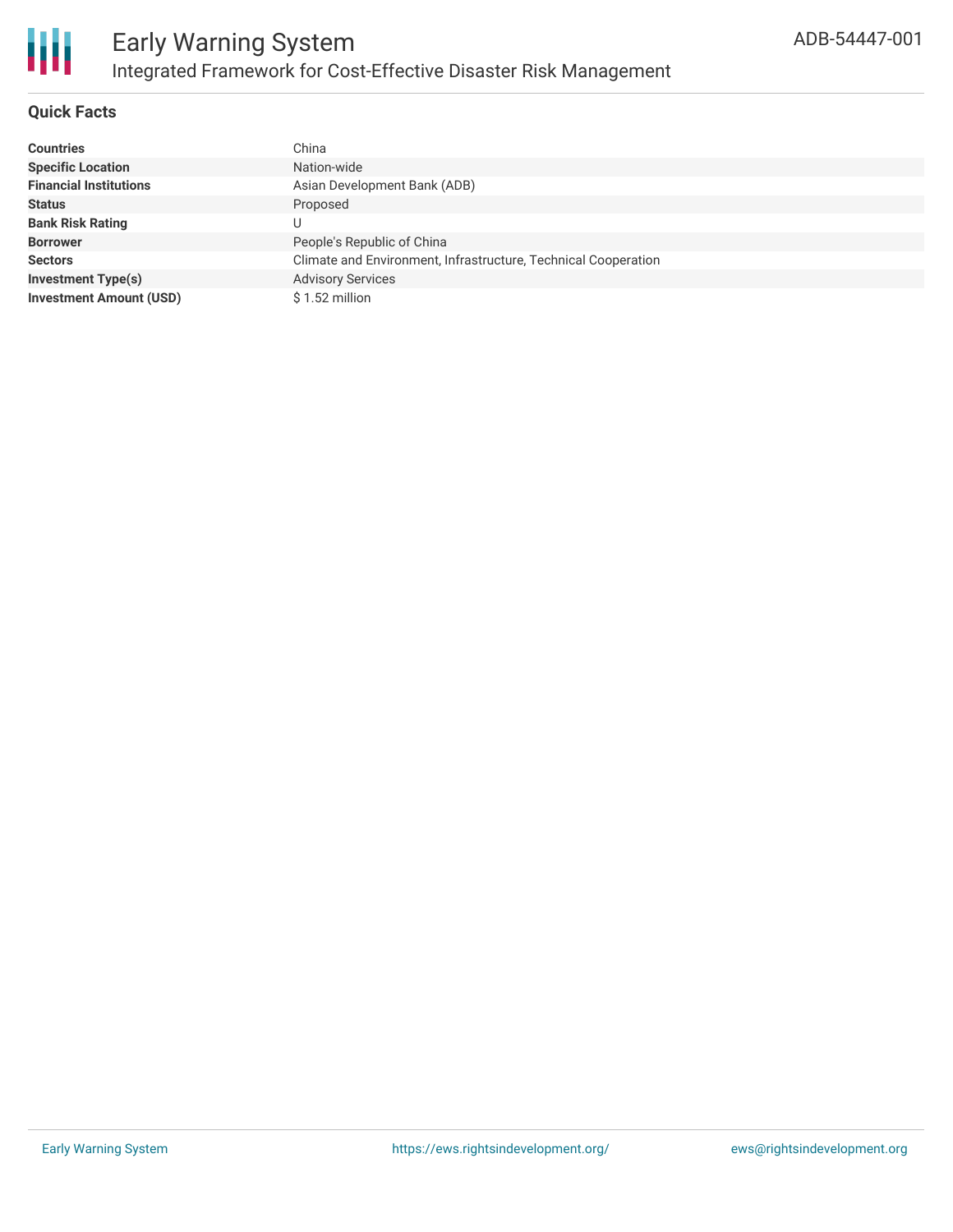

# **Project Description**

The knowledge and support technical assistance (TA) will provide policy recommendations and technical guidance for disaster risk management (DRM) based on natural hazard characteristics, exposure, and physical and socioeconomic vulnerabilities. Specifically, the TA will develop frameworks, build capacity, provide technical guidance, and define cost-effective options for DRM in the People's Republic of China (PRC). The TA will foster regional partnerships among the PRC and neighboring countries on improving disaster preparedness and resilience.

The TA is included in the indicative country operations business plan for the PRC, 2021 -2023. The TA is aligned with the country partnership strategy for the PRC, 2021 -2025 (strategic priority 2) of the Asian Development Bank (ADB), and supports all seven operational priorities of ADB's Strategy 2030.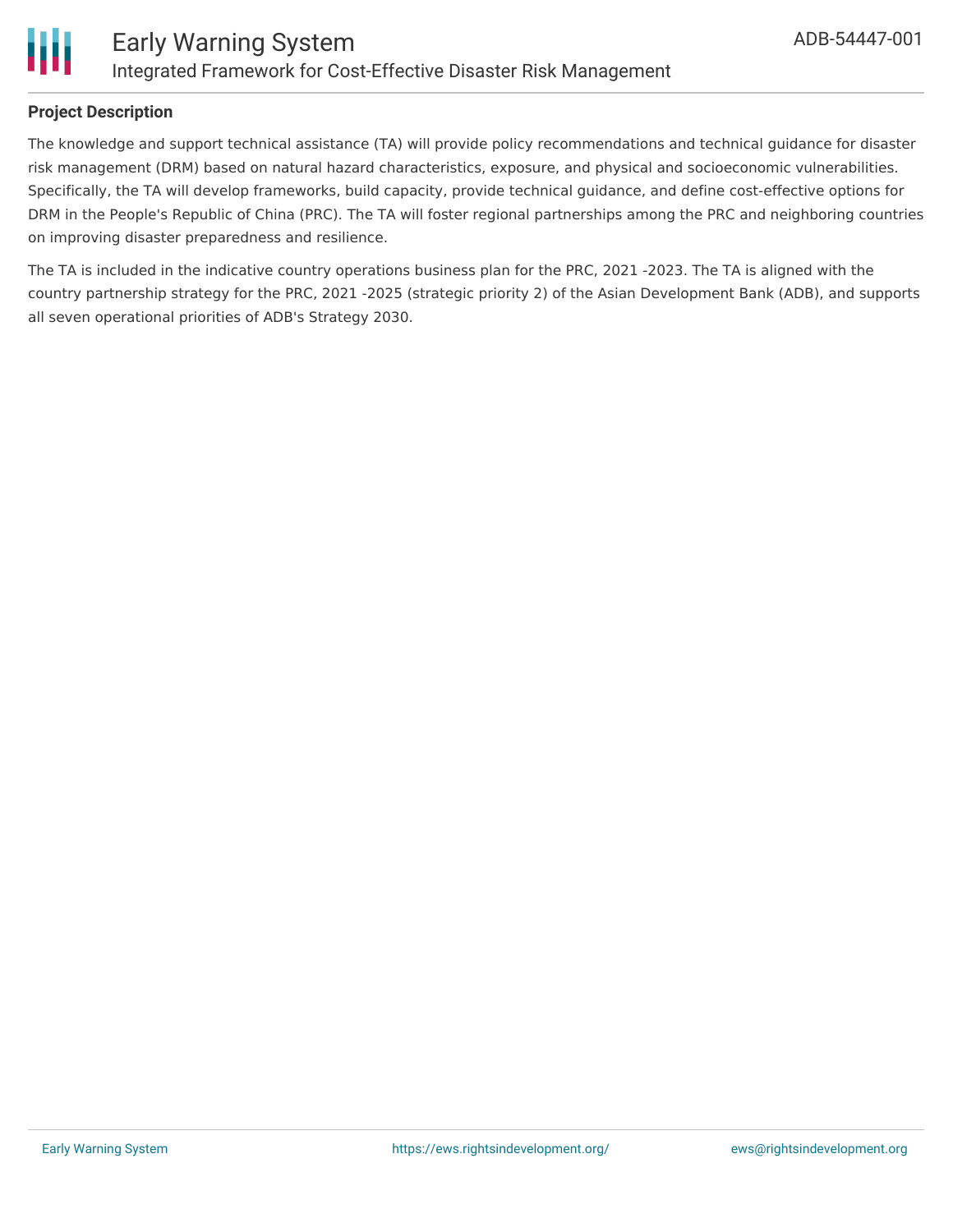

# **Investment Description**

Asian Development Bank (ADB)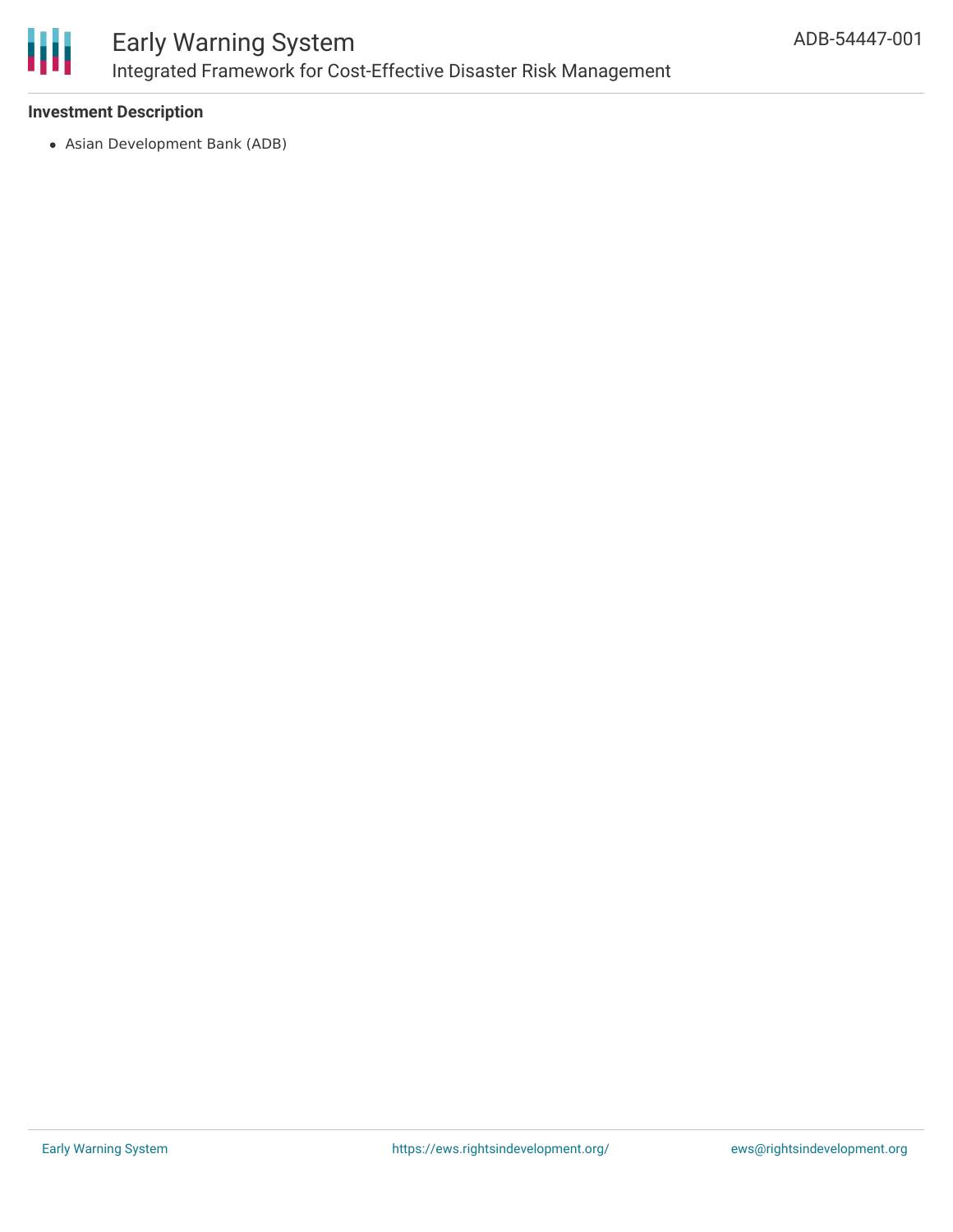# **Contact Information**

#### **Executing Agencies**

1/Asian Development Bank 6 ADB Avenue, Mandaluyong City 1550, Philippines

2/Guangxi Development and Reform Commission No. 1 Minle Road, Nanning Guangxi, PRC (Post code: 530012)

3/Ministry of Emergency Management 70 Guanganmen Nanjie, Xicheng District, Beijing

4/Ministry of Housing and Urban-Rural Development 9 San Li He Road, Haidian District Beijing 100835 People's Republic of China

5/Ministry of Water Resources 2 Lane 2, Baijuang Road Beijing 100053 People's Republic of China

#### **ACCESS TO INFORMATION**

You can submit an information request for project information at: https://www.adb.org/forms/request-information-form

ADB has a two-stage appeals process for requesters who believe that ADB has denied their request for information in violation of its Access to Information Policy. You can learn more about filing an appeal at: https://www.adb.org/site/disclosure/appeals

#### **ACCOUNTABILITY MECHANISM OF ADB**

The Accountability Mechanism is an independent complaint mechanism and fact-finding body for people who believe they are likely to be, or have been, adversely affected by an Asian Development Bank-financed project. If you submit a complaint to the Accountability Mechanism, they may investigate to assess whether the Asian Development Bank is following its own policies and procedures for preventing harm to people or the environment. You can learn more about the Accountability Mechanism and how to file a complaint at: http://www.adb.org/site/accountability-mechanism/main.